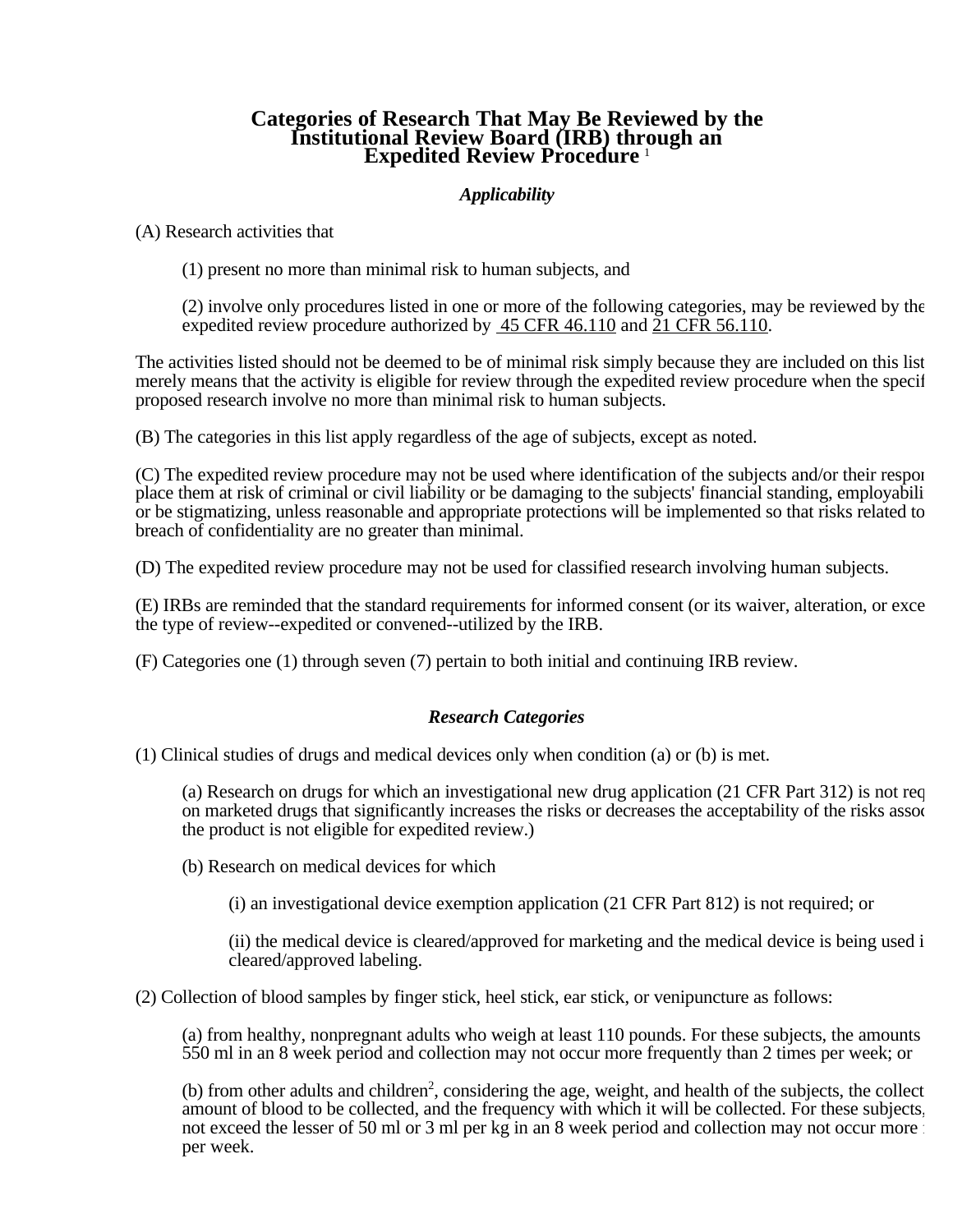(3) Prospective collection of biological specimens for research purposes by noninvasive means. Examples:

(a) hair and nail clippings in a nondisfiguring manner;

(b) deciduous teeth at time of exfoliation or if routine patient care indicates a need for extraction;

(c) permanent teeth if routine patient care indicates a need for extraction;

(d) excreta and external secretions (including sweat);

(e) uncannulated saliva collected either in an unstimulated fashion or stimulated by chewing gumbase dilute citric solution to the tongue;

(f) placenta removed at delivery;

(g) amniotic fluid obtained at the time of rupture of the membrane prior to or during labor;

(h) supra- and subgingival dental plaque and calculus, provided the collection procedure is not more in prophylactic scaling of the teeth and the process is accomplished in accordance with accepted prophy

(i) mucosal and skin cells collected by buccal scraping or swab, skin swab, or mouth washings;

(j) sputum collected after saline mist nebulization.

(4) Collection of data through noninvasive procedures (not involving general anesthesia or sedation) routine practice, excluding procedures involving x-rays or microwaves. Where medical devices are employed, they for marketing. (Studies intended to evaluate the safety and effectiveness of the medical device are not genera review, including studies of cleared medical devices for new indications.) Examples:

(a) physical sensors that are applied either to the surface of the body or at a distance and do not involv amounts of energy into the subject or an invasion of the subject's privacy;

(b) weighing or testing sensory acuity;

(c) magnetic resonance imaging;

(d) electrocardiography, electroencephalography, thermography, detection of naturally occurring radio electroretinography, ultrasound, diagnostic infrared imaging, doppler blood flow, and echocardiograp

(e) moderate exercise, muscular strength testing, body composition assessment, and flexibility testing w the age, weight, and health of the individual.

(5) Research involving materials (data, documents, records, or specimens) that have been collected, or will b nonresearch purposes (such as medical treatment or diagnosis). (NOTE: Some research in this category may regulations for the protection of human subjects.  $45 \overline{\text{CFR}}$   $46.101(b)(4)$ . This listing refers only to research the

(6) Collection of data from voice, video, digital, or image recordings made for research purposes.

(7) Research on individual or group characteristics or behavior (including, but not limited to, research on per motivation, identity, language, communication, cultural beliefs or practices, and social behavior) or research interview, oral history, focus group, program evaluation, human factors evaluation, or quality assurance met research in this category may be exempt from the HHS regulations for the protection of human subjects. 45 (b)(3). This listing refers only to research that is not exempt.)

(8) Continuing review of research previously approved by the convened IRB as follows: